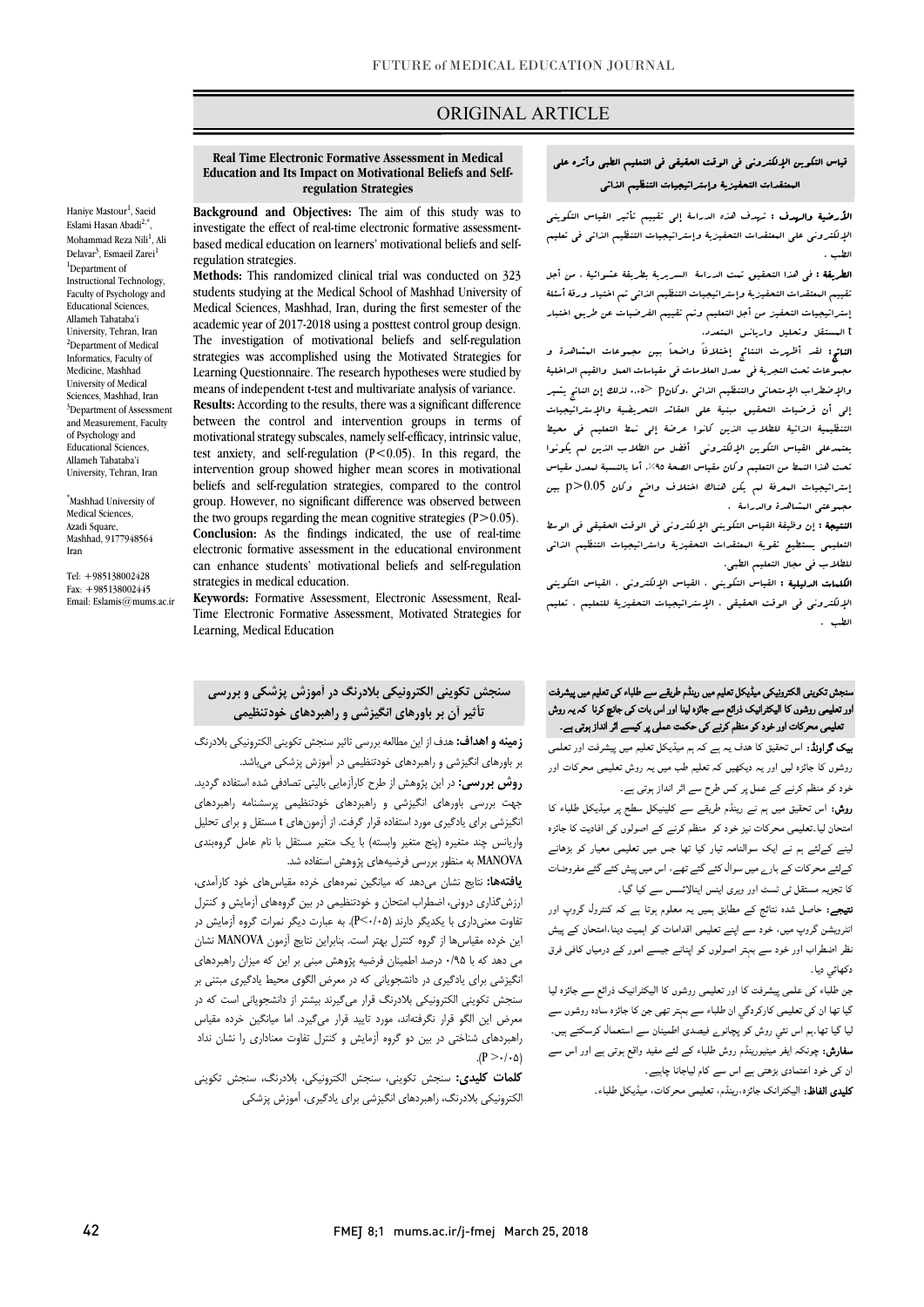### **INTRODUCTION**

Assessment is one of the important steps in any teachinglearning process [1, 2]. Brown and Knight consider assessment as the heart of student learning experience [3]. In new learning theories, classroom assessment is recognized as an important element in both teaching and learning processes [4, 5]. According to Butler and Mcmunn (2006), assessment can be distinguished under three types of diagnostic, formative, and summative, which date back to Scriven (1967) who first made the distinction [6].

Formative assessment is defined as a continuous process of monitoring the learners' progress in obtaining knowledge [7]. In another definition, this kind of assessment is defined as "the process of seeking and interpreting evidence for the use by learners and teachers to decide where the learners are in their learning, where they need to go, and how best to get there" [8]. New learning environments are targeted toward the establishment and development of a deep and meaningful learning approach in students [9, 10]. In such learning environments, students have an active, constructive, self-regulated, targeted, and collaborative role, who engage themselves in these environments with the goal of selfpromotion [11].

Formative assessment has a positive effect on the learner empowerment and learning self-regulation by helping students to find their strengths and weaknesses [12, 13]. On the other hand, the reduction of learning motivation in medical students is a challenge that has been considered in the recent years. Formative assessment can be used as an option for the enhancement of learner's motivation.

According to some evidence, the use of formative assessment, along with the summative assessment, can improve the quality of education, increase the learning motivation, and improve self-regulation learning in students [13]. In the same vein, Faber et al. reported that the use of electronic formative assessment tools exerts a positive impact on learners' academic achievement and motivation [14].

The advancement of technology has resulted in the establishment of many educational opportunities in the learning environments. One of these tools is the real-time electronic system in the classroom [15]. These technologies facilitate recurring opportunities for students to practice. Electronic formative assessment cannot only involve and motivate students, but also help them monitor their progress and learning speed [16]. These systems enjoy many merits, such as improvement of attention, enhancement of knowledge acquisition, possibility of performing secret surveys, tracking of individual responses, instant display of the responses of questions, creation of an interactive and entertaining learning environment, collection of information for reporting, and implementation of analysis [17].

It should be also noted that such assessments motivate the learners to reflect, discuss, and participate in the learning process [18]. One of the major challenges in the field of medical education is that in large classes, it is difficult to achieve high and acceptable lecturing standards and present materials while involving the students and increasing their participation and academic engagement. Individual response

 activation of higher levels of cognition in students. technology encourages active learning [19] and leads to the

 It should be noted that motivation is one of the most important determinants of learning quality and success. Accordingly, the lack of this construct can well explain such discouraged students or learners who have lost their interest or have abandoned their studies and activities, as well as why sometimes the students feel weak or abandoned [20]. One of the objectives of the university environment is to encourage threatening environment [21] questions as why professors sometimes encounter with the students to engage in a social, sustainable, and non-

 The medical education researchers should give special attention to the concept of motivation [20]. However, the mechanisms through which learners adjust their motivation  $\alpha$  and canning strategies are not rany understood yet  $[22]$ .<br>According to Borman and Sleigh, learners can be significantly engaged in the learning environments by means of non- summative marking systems [23]. Electronic methods for feedback presentation can be also developed automatically learning [15]. and learning strategies are not fully understood yet [22]. and continuously to support learners' engagement in

According to the literature, real-time electronic formative assessment facilitates the learners' active participation in the learning environment and allow them to receive immediate specifically modifies the role of students from a passive position to the condition in which students take the responsibility of their learning process and seek to improve the process through active participation in the learning support and guide learners in real time [24]. feedback [21]. The technique investigated in this study environment. The present study aimed to find a strategy to

 This study also attempted to find out how electronic formative assessment could be provocative for learners. To this end, a learning environment was designed based on realgamification elements as motivational aspects in the process of teaching and learning. Gamification refers to the mechanical and artistic application of ideas and aesthetic components of games (e.g., context, immediate feedback, learners in the problem and motivational activities and promote their learning and problem solving ability [25]. Generally, the purpose of the present study was to investigate the effect of real-time electronic formative motivational beliefs and self-regulation strategies. time electronic formative assessment that involved competition, stages, achievements, and points) to engage the assessment-based medical education on students'

### L **METHODS**

 This randomized clinical trial was conducted on 323 students Medical Sciences, Mashhad, Iran, during the first semester of the academic year of 2017-2018 using a posttest control group design. The research hypotheses were as follows: studying at the Medical School of Mashhad University of

 a) Students exposed to real-time electronic formative belief score, compared to the non-exposed students. assessment-based learning model have a higher motivational

 b) Students exposed to the real-time electronic formative assessment-based learning model have a higher self-regulation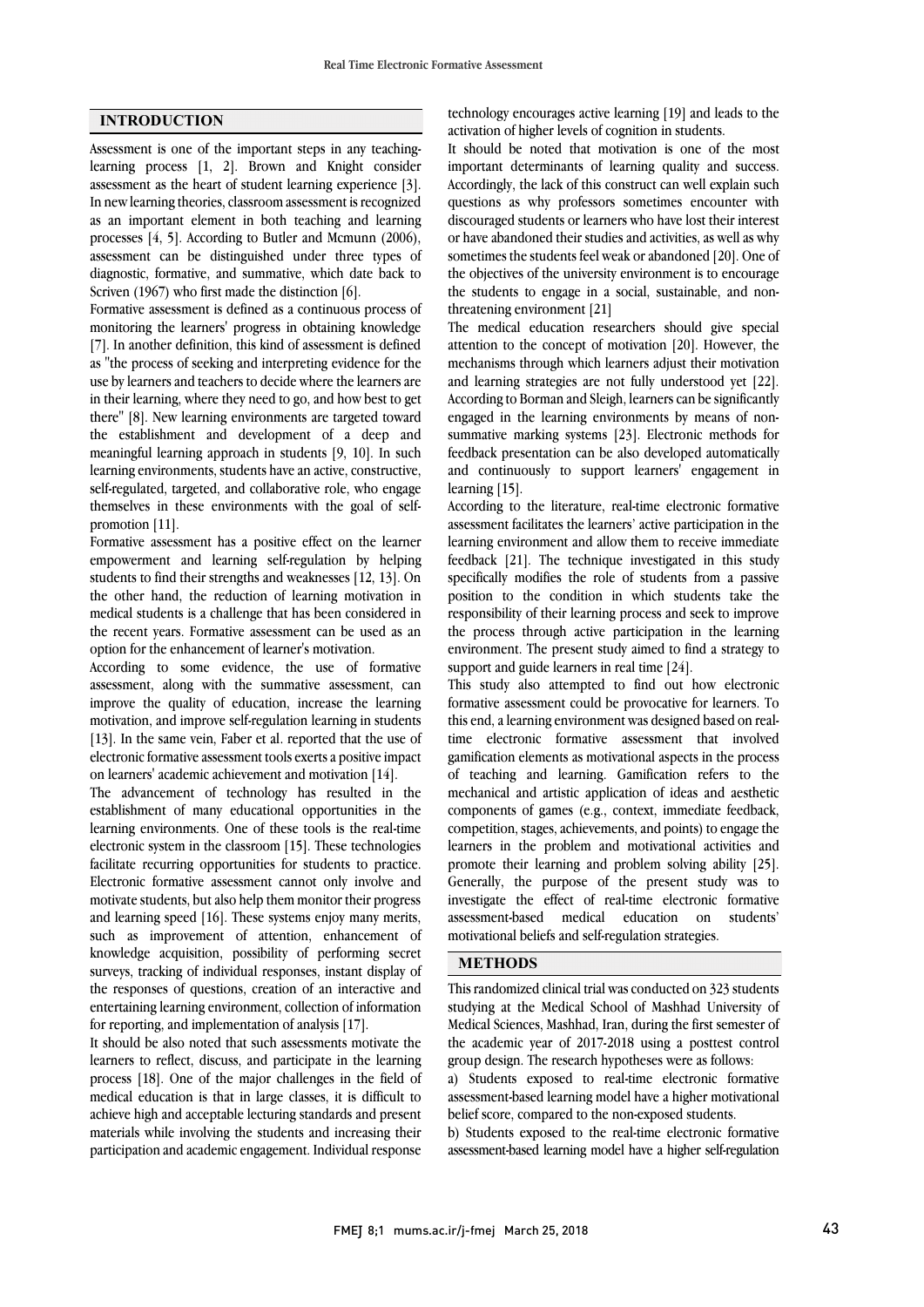strategies score, compared to the non-exposed students. Study population and sampling

 The study population corresponded to a group of 323 students selected from 1,620 MD students studying at Mashhad University of Medical Sciences using convenience  $\frac{1}{2}$  and  $\frac{1}{2}$  and  $\frac{1}{2}$  and  $\frac{1}{2}$  and  $\frac{1}{2}$  and  $\frac{1}{2}$  control sampling technique. The participants were randomly divided  $(n=164)$ .

#### *Research process*

 Given that the difficulty of the educational content of each to homogenize this variable. Regarding this, based on the opinions of the relevant experts and professors, the lessons of histology and trunk anatomy, which were similar in terms of difficulty level, were selected from the basic science divided into two groups of control and intervention. lesson could disturb the results of the study, there was a need courses for general medical students. The sessions were

 After the determination of the control and intervention groups, in the intervention sessions, real-time electronic formative assessment was adopted during the teaching asked questions regarding the educational content taught at the same session in the form of PowerPoint slides. The process. In this regard, during each session, the instructor students used keypads to answer the questions.

 Based on the rate of the correct answers, the professor discussion or re-explaining the subject to resolve the gap between what is gained by the students and what they should know. In the control group, the sessions were implemented using the routine educational approach. At the end of the Learning Questionnaire (MSLQ) developed by Pintrich and DeGroot (1990) [26]. This questionnaire measures the students' motivational beliefs and self-regulation strategies. The MSLQ consists of two main sections, namely efficacy, intrinsic value, and test anxiety) and self-regulation strategies (including two subscales of cognitive and selfinstantly (in the real time) decided on continuing the course, the two groups filled out the Motivated Strategies for motivational beliefs (including three subscales of selfregulation strategies).

#### *Statistical analysis*

Regarding the fact that the education was performed by two

educator factor was in interaction with educational method; therefore, the design of the study could be considered with two independent variables. Therefore, a preliminary analysis was carried out separately, considering the roles of the teaching method and educator as independent variables in ľ different lecturers in the control and intervention groups, the the subscales of motivational strategies for learning to use the independent t-test.

 The results indicated that the intervention group exposed to the real-time electronic formative assessment-based learning and self-regulation than the control group  $(P<0.05)$ . In addition, the intervention group had a lower test anxiety mean score, compared to the control group (P<0.05). The only subscale that was not significantly different between the two groups was cognitive strategies  $(P>0.05)$ . However, the revealed no significant difference between the two lecturers in terms of motivational strategies for learning. The performance of the two groups was comparable regardless of the grouping ractor  $(i, c)$ , rectately  $(i > 0.05)$ . Therefore, due<br>to observing no difference in the subscales when considering the educator factor, this factor was ignored in all analyses of showed higher mean scores in self-efficacy, intrinsic value, investigation of educator factor as an independent variable the grouping factor (i.e., lecturer)  $(P>0.05)$ . Therefore, due motivational strategies for learning subscales.

 Since the five components (i.e., self-efficacy, test anxiety, intrinsic value, cognitive strategies, and self-regulation separate analysis of the major two components (i.e., motivational beliefs and self-regulation strategies) was avoided, and they were analyzed collectively. Consequently, analysis of variance (MANOVA) with five dependent variables and one independent variable, namely teaching method. strategies) under study were aggregated in one scale, the the research hypotheses were tested using the multivariate

### **RESULTS**

 for learning was tested using skewness and kurtosis. In addition, the Kolmogorov-Smirnov test was employed to The distribution of the data related to motivational strategies investigate the normality of the data.

í j

 Table 1 tabulates the descriptive statistics and normality of the data related to motivational strategies for learning. As

| Table 1. Descriptive statistics and normality of motivational strategies for learning |       |         |         |       |                                          |           |          |                 |                         |          |                   |                      |         |
|---------------------------------------------------------------------------------------|-------|---------|---------|-------|------------------------------------------|-----------|----------|-----------------|-------------------------|----------|-------------------|----------------------|---------|
| <b>Statistics</b>                                                                     |       |         |         |       |                                          | Standard  |          |                 | error                   |          |                   |                      |         |
| <b>Subscale</b>                                                                       | Range | Minimum | Maximum | Mean  | Standard error<br>mean<br>$\overline{a}$ | deviation | Variance | <b>Skewness</b> | Standard<br>of skewness | Kurtosis | Standard<br>error | Kolmogoro<br>Smirnov | P-value |
| Self-efficacy                                                                         | 28    | 17      | 45      | 33.89 | 0.30                                     | 4.99      | 24.99    | $-0.32$         | 0.148                   | 0.34     | 0.29              | 1.86                 | 0.002   |
| Intrinsic value                                                                       | 34    | 26      | 60      | 47.34 | 0.36                                     | 5.72      | 32.76    | $-0.46$         | 0.153                   | 0.99     | 0.30              | 1.22                 | 0.10    |
| Test anxiety                                                                          | 24    | 6       | 30      | 17.63 | 0.29                                     | 4.84      | 23.44    | 0.12            | 0.148                   | $-0.43$  | 0.29              | 1.43                 | 0.04    |
| Cognitive strategies                                                                  | 38    | 42      | 80      | 60.62 | 0.41                                     | 6.64      | 44.11    | $\theta$        | 0.152                   | 0.83     | 0.30              | 1.33                 | 0.06    |
| Self-regulation                                                                       | 12    | 8       | 20      | 14.98 | 0.14                                     | 2.23      | 4.99     | $-0.37$         | 0.151                   | 0.31     | 0.30              | 2.35                 | 0.0001  |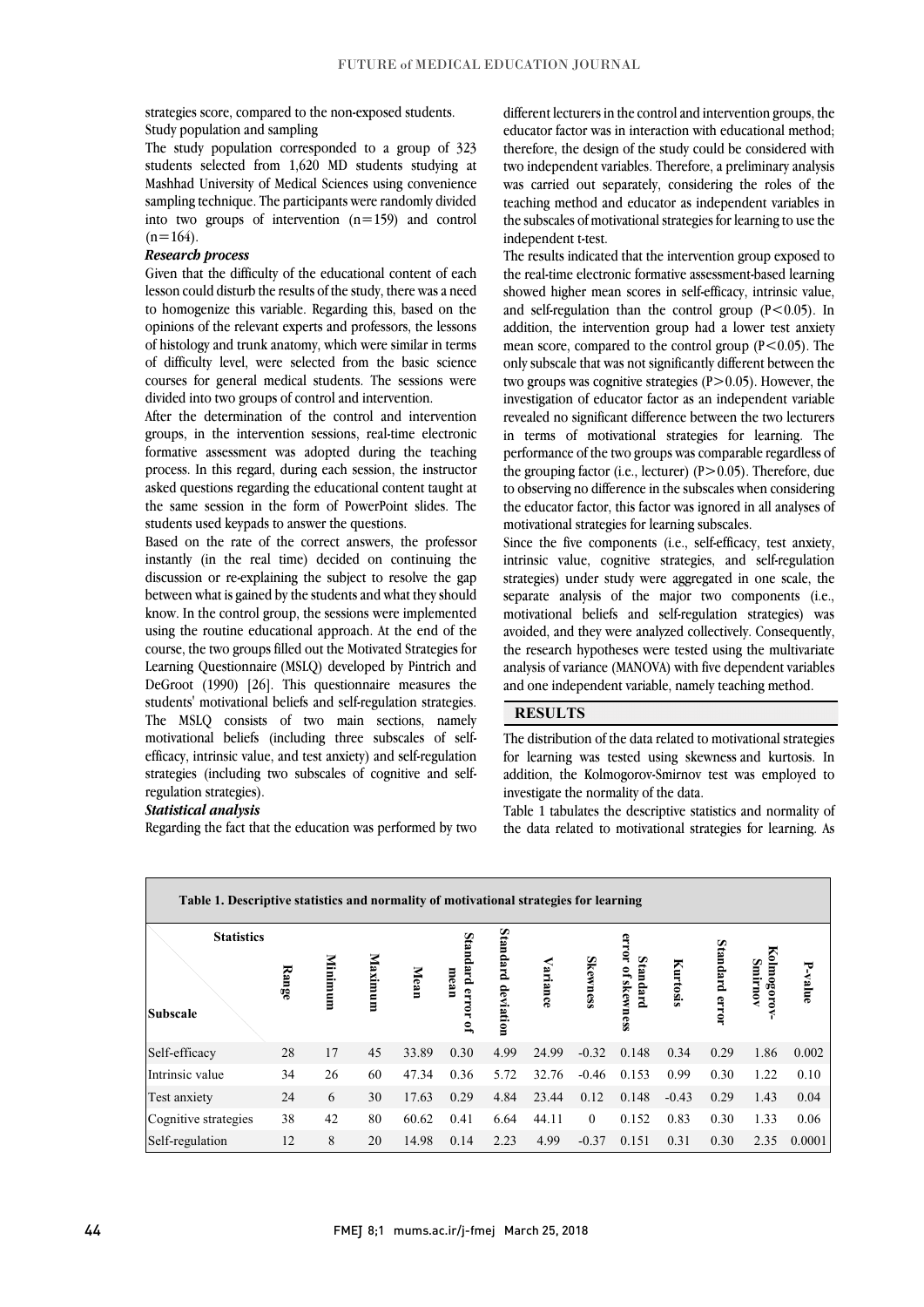| Table 2. Effect of real-time electronic formative assessment-based learning environment on the subscales of<br>motivational strategies for learning |                           |                  |       |         |  |  |  |  |  |
|-----------------------------------------------------------------------------------------------------------------------------------------------------|---------------------------|------------------|-------|---------|--|--|--|--|--|
|                                                                                                                                                     | <b>Research groups</b>    |                  |       |         |  |  |  |  |  |
| <b>Subscale</b>                                                                                                                                     | <b>Intervention group</b> | Control group    | F     | P-value |  |  |  |  |  |
|                                                                                                                                                     | $Mean \pm SD$             | $Mean \pm SD$    |       |         |  |  |  |  |  |
| Self-efficacy                                                                                                                                       | $35.01\pm4.48$            | $32.80 \pm 5.25$ | 12.57 | 0.0001  |  |  |  |  |  |
| Intrinsic value                                                                                                                                     | $48.76 \pm 5.26$          | $45.87 \pm 5.83$ | 16.57 | 0.0001  |  |  |  |  |  |
| Test anxiety                                                                                                                                        | $16.74\pm4.76$            | $18.50\pm4.78$   | 8.30  | 0.004   |  |  |  |  |  |
| Cognitive strategies                                                                                                                                | $61.06\pm 6.36$           | $60.19 \pm 6.92$ | 0.43  | 0.51    |  |  |  |  |  |
| Self-regulation                                                                                                                                     | $15.29 \pm 2.11$          | $14.66 \pm 2.32$ | 5.47  | 0.02    |  |  |  |  |  |

indicated in this table, the dependent variable had a normal distribution in the subscales of motivational strategies for learning. It should be noted that the variables whose normality was not confirmed by the Kolmogorov-Smirnov test were evaluated using the skewness and kurtosis. Given the fact that there were five subscales in motivational strategies for learning and given the interdependence of these subscales, MANOVA was used to study the hypotheses considering the educational method as the independent variable.

Table 2 presents the results of MANOVA. The results indicated a significant difference between the intervention and control groups in terms of the mean scores of selfefficacy, intrinsic value, test anxiety, and self-regulation strategies  $(P<0.05)$ . In this regard, the intervention group had higher mean scores in these subscales, compared to the control group. The results of MANOVA also revealed that the motivational strategies in the students exposed to the realtime electronic formative assessment-based learning were at a more favorable level, compared to those in the students, who were not subjected to this educational model with 95% confidence interval. However, no significant difference was observed between the two groups regarding the subscale of cognitive strategies  $(P>0.05)$ .

#### **DISCUSSION & CONCLUSION**

The findings of this study revealed a significant difference between the intervention and control groups regarding the mean self-efficacy, intrinsic value, test anxiety, and selfregulation. In other words, the intervention group, exposed to a real-time electronic formative assessment-based learning environment, showed more favorable outcomes in terms of these subscales, compared to the control group. However, no significant difference was observed between the two groups considering the mean score of cognitive strategies. This finding can be due to the fact that the induction of a change in the cognitive strategies of the students requires implementing the intervention for a longer period of time.

In general, the findings of the present study are in line with those obtained by Ghazi and Henshaw (1998), Black et al. (2003), Nazari and Osareh (2011), Weurlander et al. (2012), Ludvigsen et al. (2015), Faber et al. (2017), and Georgoff et al. (2018) [14, 27-32]. Clark (2012), investigating formative

 assessment and its impact on self-regulation learning, introduced this method as a part of learning activities that Aksu (2013) found that electronic formative assessment tools exert a positive effect on learners' attitudes [34]. improves self-regulation learning [33]. Likewise, Pilli and

 On the other hand, our findings are inconsistent with the its is obtained by must et al. (2017) reporting regarded impacts of electronic formative assessment on the motivation of five-year-old children [35]. A possible explanation for this finding can be related to the effects of negative feedback on learners' motivation. Hunsu et al. (2016) also indicated the positive effects of audience response system on non- participation, and interest [36] results obtained by Muis et al. (2015) reporting negative cognitive learning outcomes, such as student engagement,

 In general, studies have shown that the use of formative assessment in the implementation of educational courses active one who is responsible for his/her own learning. It seems that the use of electronic formative assessment in classrooms can enhance students' motivation for learning and strengthen self-regulation learning in them. As the merature indicated, the use of formative assessment, along<br>with summative assessment, leads to the improvement of education quality, enhancement of motivation for learning, and reinforcement of self-regulation learning in students. facilitates the learner to turn from a passive learner to an literature indicated, the use of formative assessment, along

# **ACKNOWLEDGEMENTS**

 This study was derived from a PhD thesis titled, "Design and Development of Learning Environment Model Based on Real Time Electronic Formative Assessment in Medical Education and Its Impact on Learning and Motivated Strategies for Learning". Hereby, we extend our gratitude to the Mashhad University of Medical Sciences for their support.

#### **Ethical considerations**

 In line with the research ethics principles, informed consent was were ensured about the anonymity terms; accordingly, their scores were used through coding. The present study was ethically approved by the Research Committee. obtained from all participants. Furthermore, the participants

#### **Conflicts of interest**

There are no conflicts of interest in this study.